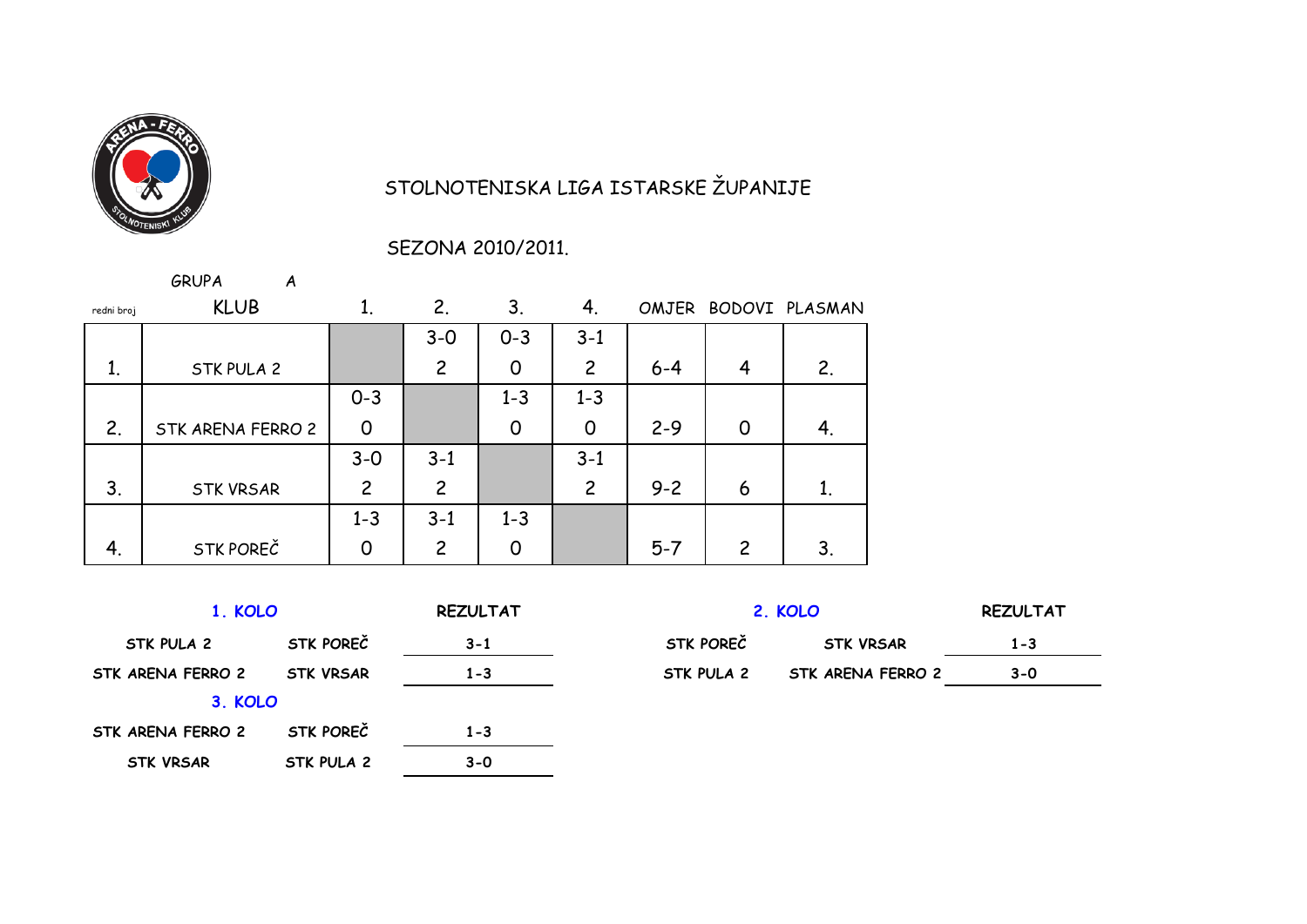

1.KOLO

|    | STK PULA 2                   |                   | <b>STK POREČ</b> | 1.SET             | 2.SET    | 3.SET    | 4.SET    | 5.SET    | REZ.    | U MEČU  |
|----|------------------------------|-------------------|------------------|-------------------|----------|----------|----------|----------|---------|---------|
| IΑ | MATOŠEVIĆ                    |                   | AUGUSTUNOVIĆ M   | $11 - 8$          | $11 - 3$ | $7 - 11$ | $9 - 11$ | $11 - 4$ | $3 - 2$ | $1-0$   |
| IВ | <b>DVORSKY</b>               |                   | <b>HOLIK</b>     | $11 - 8$          | $4 - 11$ | $11 - 8$ | $9 - 11$ | $8 - 11$ | $2 - 3$ | $1 - 1$ |
| ГC | ALIŠIĆ                       |                   | OTOČAN D.        | $11 - 7$          | $11 - 7$ | $11 - 5$ |          |          | $3 - 0$ | $2 - 1$ |
| ΙA | MATOŠEVIĆ                    |                   | <b>HOLIK</b>     | $12 - 10$         | $5 - 11$ | $11-9$   | $11 - 4$ |          | $3 - 1$ | $3 - 1$ |
| IВ |                              |                   |                  |                   |          |          |          |          |         |         |
|    | <b>POBJEDNIK I REZULTAT:</b> | <b>KAPETAN A:</b> |                  | <b>KAPETAN X:</b> |          |          | SUDAC:   |          |         |         |
|    | STK PULA 2 3-1               |                   |                  |                   |          |          |          |          |         |         |



**STOLNOTENISKA LIGA ISTARSKE ŽUPANIJE ZA SEZONU 2010/2011.-ORGANIZATOR-STK ARENA FERRO**

|    | STK ARENA FERRO 2     |                   | <b>STK VRSAR</b> | 1.SET             | 2.SET     | 3.SET     | 4.SET     | 5.SET  | REZ.    | U MEČU  |
|----|-----------------------|-------------------|------------------|-------------------|-----------|-----------|-----------|--------|---------|---------|
| ΙA | <b>MAKOVEC</b>        | Χ                 | ROČAN            | $5 - 11$          | $5 - 11$  | $11 - 13$ |           |        | $0 - 3$ | $O-1$   |
| İΒ | PAVLETIĆ              |                   | <b>KAŠNER</b>    | $3 - 11$          | $11 - 13$ | $8 - 11$  |           |        | $0 - 3$ | $0 - 2$ |
| IС | LAZARIĆ               | 7                 | STOJAČIĆ         | $9 - 11$          | $9 - 11$  | $11-9$    | $14 - 12$ | $11-9$ | $3 - 2$ | $1 - 2$ |
| ΙA | <b>MAKOVEC</b>        |                   | <b>KAŠNER</b>    | $9 - 11$          | $6 - 11$  | $6 - 11$  |           |        | $0 - 3$ | $1 - 3$ |
| İΒ |                       | х                 |                  |                   |           |           |           |        |         |         |
|    | POBJEDNIK I REZULTAT: | <b>KAPETAN A:</b> |                  | <b>KAPETAN X:</b> |           |           | SUDAC:    |        |         |         |
|    | STK VRSAR 3-1         |                   |                  |                   |           |           |           |        |         |         |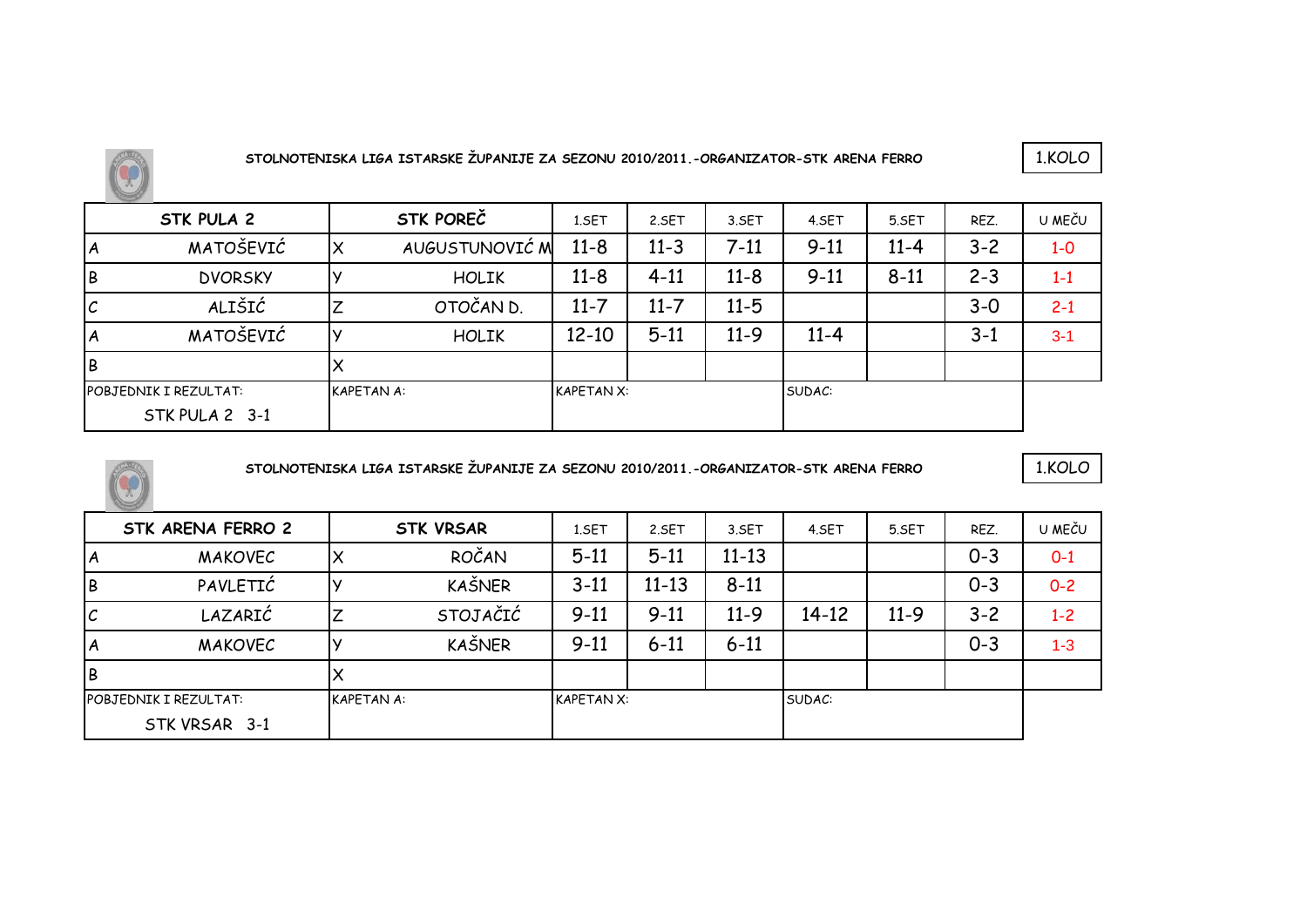

|    | STK POREČ             |                   | <b>STK VRSAR</b> | 1.SET             | 2.SET    | 3.SET    | 4.SET    | 5.SET    | REZ.    | U MEČU  |
|----|-----------------------|-------------------|------------------|-------------------|----------|----------|----------|----------|---------|---------|
| I٨ | AUGUSTINOVIĆ M.       | ΙX                | KAŠNER           | $7 - 11$          | $11-9$   | $11-9$   | $8 - 11$ | $8 - 11$ | $2 - 3$ | $0 - 1$ |
| İΒ | <b>HOLIK</b>          |                   | KOVAČEV          | $3 - 11$          | $5 - 11$ | $5 - 11$ |          |          | $O - 3$ | $O - 2$ |
| Iс | OTOČAN L.             |                   | STOJAČIĆ         | $11-6$            | $8 - 11$ | $11 - 3$ | $11 - 7$ |          | $3 - 1$ | $1 - 2$ |
| I٨ | AUGUSTINOVIĆ M.       |                   | KOVAČEV          | $8 - 11$          | $8 - 11$ | $7-11$   |          |          | $0 - 3$ | $1 - 3$ |
| İВ |                       |                   |                  |                   |          |          |          |          |         |         |
|    | POBJEDNIK I REZULTAT: | <b>KAPETAN A:</b> |                  | <b>KAPETAN X:</b> |          |          | SUDAC:   |          |         |         |
|    | STK VRSAR 3-1         |                   |                  |                   |          |          |          |          |         |         |



**STOLNOTENISKA LIGA ISTARSKE ŽUPANIJE ZA SEZONU 2010/2011.-ORGANIZATOR-STK ARENA FERRO**

|    | STK PULA 2                   |                   | STK ARENA FERRO 2 | 1.SET             | 2.SET    | 3.SET    | 4.SET  | 5.SET | REZ.    | U MEČU  |
|----|------------------------------|-------------------|-------------------|-------------------|----------|----------|--------|-------|---------|---------|
| ΙA | MATOŠEVIĆ                    | Х                 | LAZARIĆ           | $11 - 3$          | $11-9$   | $11 - 3$ |        |       | $3 - 0$ | $1-0$   |
| İΒ | <b>DVORSKY</b>               |                   | <b>MAKOVEC</b>    | $15 - 13$         | $11 - 6$ | $11 - 5$ |        |       | $3 - 0$ | $2 - 0$ |
| ΙC | ALIŠIĆ                       |                   | PAVLETIĆ          | $12 - 10$         | $11 - 6$ | $11 - 8$ |        |       | $3 - 0$ | $3-0$   |
| ΙA |                              |                   |                   |                   |          |          |        |       |         |         |
| IВ |                              |                   |                   |                   |          |          |        |       |         |         |
|    | <b>POBJEDNIK I REZULTAT:</b> | <b>KAPETAN A:</b> |                   | <b>KAPETAN X:</b> |          |          | SUDAC: |       |         |         |
|    | STK PULA 2 3-0               |                   |                   |                   |          |          |        |       |         |         |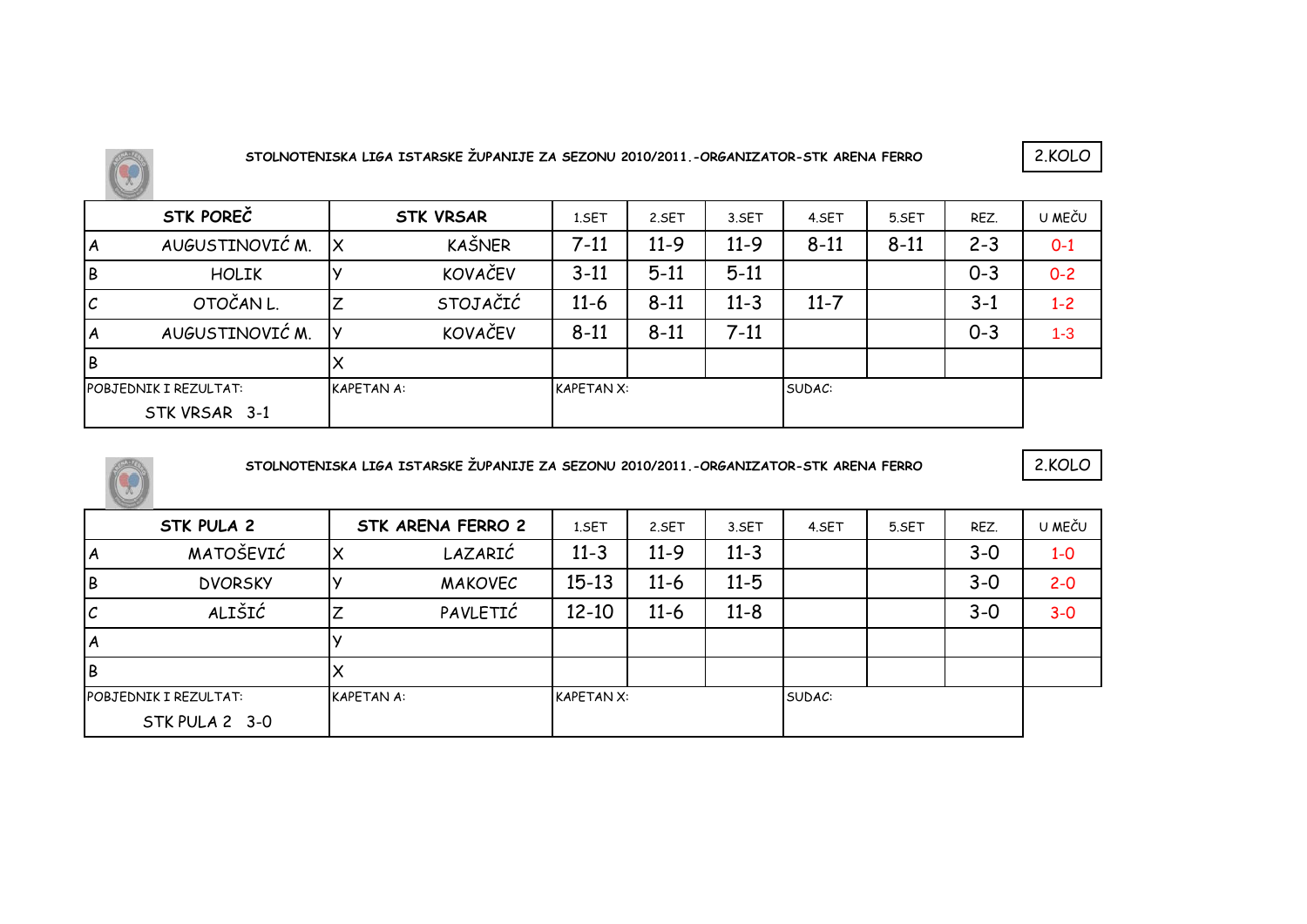

|    | STK ARENA FERRO 2                      | STK POREČ         | 1.SET             | 2.SET    | 3.SET    | 4.SET     | 5.SET    | REZ.    | U MEČU  |
|----|----------------------------------------|-------------------|-------------------|----------|----------|-----------|----------|---------|---------|
| ΙA | LAZARIĆ                                | OTOČAN L.         | $8 - 11$          | $8 - 11$ | $11 - 8$ | $9 - 11$  |          | $1 - 3$ | $0 - 1$ |
| IΒ | <b>MAKOVEC</b>                         | AUGUSTINOVIĆ M.   | $12 - 10$         | $11 - 7$ | $7 - 11$ | $10 - 12$ | $11 - 7$ | $3 - 2$ | $1 - 1$ |
| IС | PAVLETIĆ                               | OTOČAN D.         | $1 - 11$          | $7 - 11$ | $8 - 11$ |           |          | $0 - 3$ | $1 - 2$ |
| ΙA | LAZARIĆ                                | AUGUSTINOVIĆ M.   | $9 - 11$          | $7 - 11$ | $11-9$   | $9 - 11$  |          | $1 - 3$ | $1 - 3$ |
| İΒ |                                        |                   |                   |          |          |           |          |         |         |
|    | POBJEDNIK I REZULTAT:<br>STK POREČ 3-1 | <b>KAPETAN A:</b> | <b>KAPETAN X:</b> |          |          | SUDAC:    |          |         |         |



**STOLNOTENISKA LIGA ISTARSKE ŽUPANIJE ZA SEZONU 2010/2011.-ORGANIZATOR-STK ARENA FERRO**

|    | <b>STK VRSAR</b>             |                   | STK PULA 2 | 1.SET             | 2.SET     | 3.SET    | 4.SET    | 5.SET | REZ.    | U MEČU  |
|----|------------------------------|-------------------|------------|-------------------|-----------|----------|----------|-------|---------|---------|
| ΙA | <b>KOVAČEV</b>               |                   | DVORSKY D. | $11 - 8$          | $11 - 7$  | $11 - 4$ |          |       | $3 - 0$ | $1-0$   |
| lВ | KAŠNER                       |                   | MATOŠEVIĆ  | $7-11$            | $12 - 10$ | $11-6$   | $11 - 5$ |       | $3 - 1$ | $2 - 0$ |
| ΙC | ROČAN                        |                   | ALIŠIĆ     | $11 - 3$          | $12 - 10$ | $11-9$   |          |       | $3 - 0$ | $3-0$   |
| ΙA |                              |                   |            |                   |           |          |          |       |         |         |
| lВ |                              |                   |            |                   |           |          |          |       |         |         |
|    | <b>POBJEDNIK I REZULTAT:</b> | <b>KAPETAN A:</b> |            | <b>KAPETAN X:</b> |           |          | SUDAC:   |       |         |         |
|    | STK VRSAR 3-0                |                   |            |                   |           |          |          |       |         |         |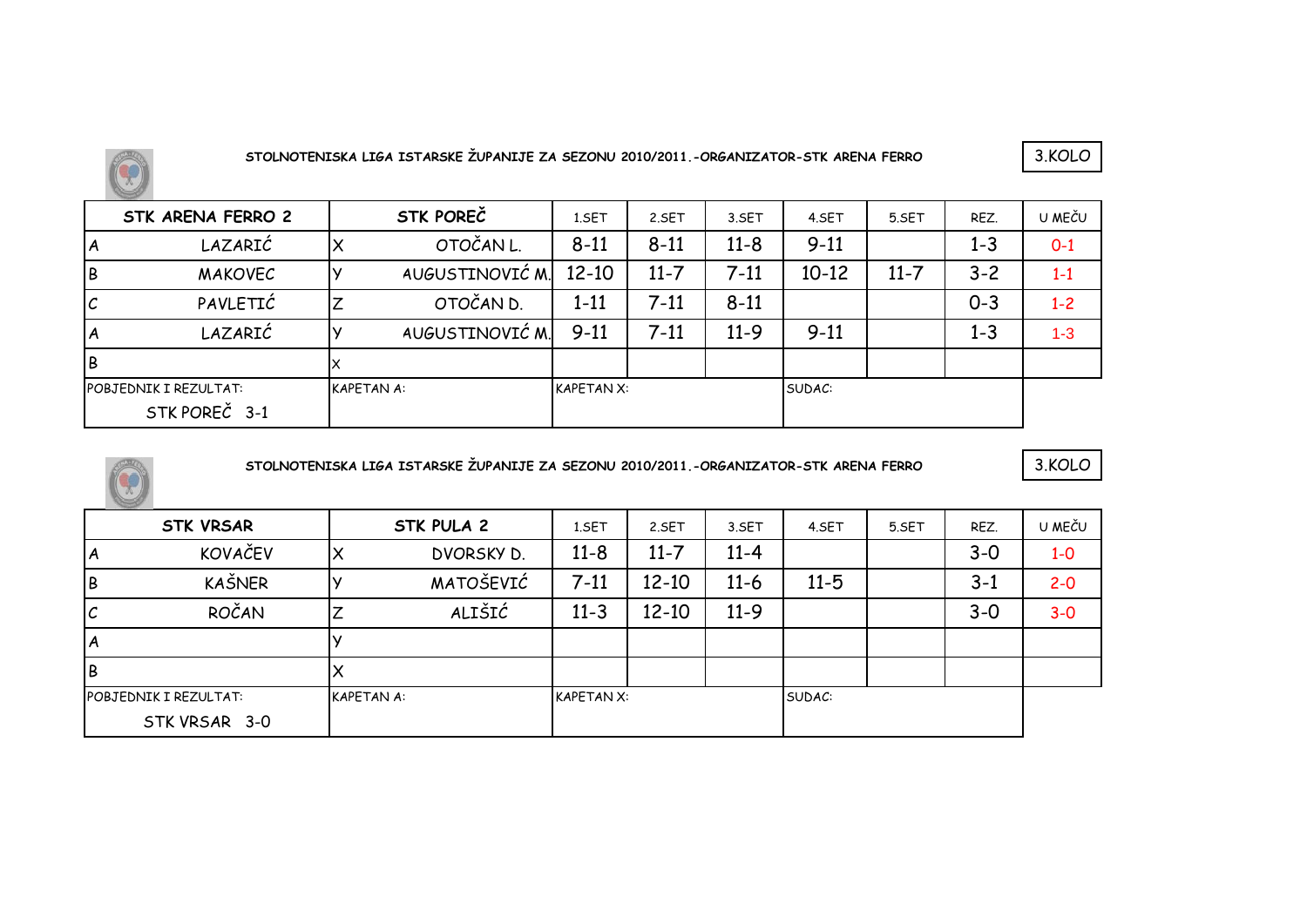

## STOLNOTENISKA LIGA ISTARSKE ŽUPANIJE

SEZONA 2010/2011.

 $GRUPA$ 

 $\, {\sf B}$ 

| redni broj | <b>KLUB</b>         |                | 2.             | 3.      | 4.             |         |                | OMJER BODOVI PLASMAN |
|------------|---------------------|----------------|----------------|---------|----------------|---------|----------------|----------------------|
|            |                     |                | $0 - 3$        | $0 - 3$ | $0 - 3$        |         |                |                      |
| 1.         | STK PULA 3          |                | $\overline{0}$ | 0       | 0              | $0 - 9$ | 0              | 4.                   |
|            |                     | $3 - 0$        |                | $0 - 3$ | $3 - 0$        |         |                |                      |
| 2.         | STK ARENA FERRO 1   | $\overline{c}$ |                | 0       | 2              | $6 - 3$ | 4              | 2.                   |
|            |                     | $3 - 0$        | $3-0$          |         | $3 - 0$        |         |                |                      |
| 3.         | <b>STK BROVINJE</b> | $\overline{c}$ | $\overline{c}$ |         | $\overline{c}$ | $9 - 0$ | 6              | 1.                   |
|            |                     | $3 - 0$        | $0 - 3$        | $0 - 3$ |                |         |                |                      |
| 4.         | STK ŽBANDAJ         | $\overline{c}$ |                | 0       |                | $3 - 6$ | $\overline{c}$ | 3.                   |

| KOLO |  |
|------|--|

| 1. KOLO                        | <b>REZULTAT</b>    |              |  |  |  |
|--------------------------------|--------------------|--------------|--|--|--|
| <b>STK PULA 3</b>              | STK ŽBANDAJ        | $0 - 3 B.B.$ |  |  |  |
| STK ARENA FERRO 1 STK BROVINJE |                    | $0 - 3$      |  |  |  |
| 3. KOLO                        |                    |              |  |  |  |
| STK ARENA FERRO 1              | <b>STK ŽBANDAJ</b> | $3 - 0$      |  |  |  |
| <b>STK BROVINJE</b>            | <b>STK PULA 3</b>  | $3-0 B.B.$   |  |  |  |

|   | <b>REZULTAT</b> | 2. KOLO     | <b>REZULTAT</b>     |              |
|---|-----------------|-------------|---------------------|--------------|
|   | $0 - 3 B.B.$    | STK ŽBANDAJ | <b>STK BROVINJE</b> | $0 - 3$      |
| Έ | $0 - 3$         | STK PULA 3  | STK ARENA FERRO 1   | $0 - 3 B.B.$ |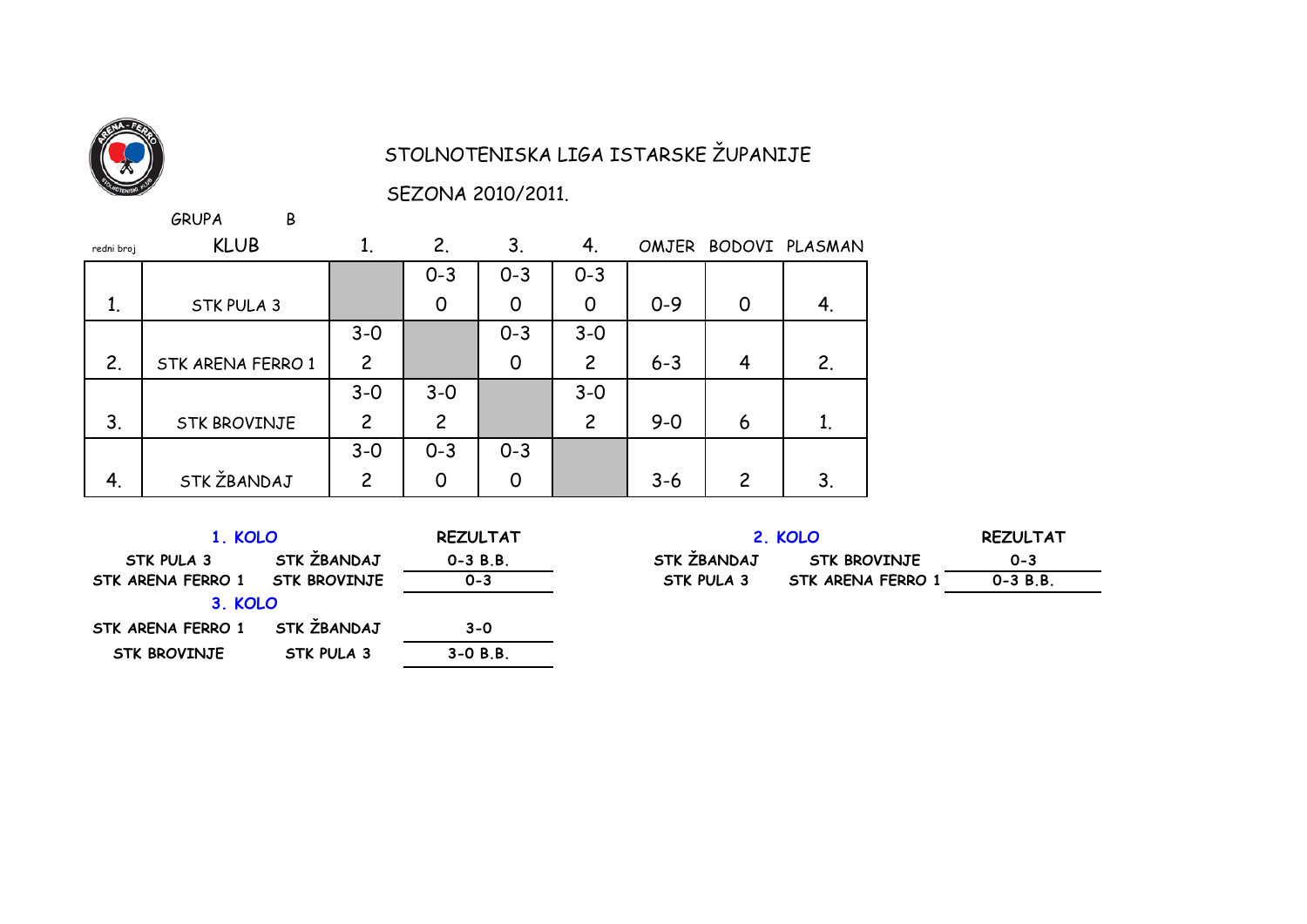



| STK PULA 3                                    |                   | STK ZBANDAJ     | 1.SET             | 2.SET | 3.SET | 4.SET  | 5.SET | REZ.    | U MEČU       |
|-----------------------------------------------|-------------------|-----------------|-------------------|-------|-------|--------|-------|---------|--------------|
| ΙA                                            |                   | AUGUSTINOVIĆ I. |                   |       |       |        |       | $O - 3$ | $0 - 1$      |
| ΙB                                            |                   | <b>MUHVIĆ</b>   |                   |       |       |        |       | $0 - 3$ | $0 - 2$      |
| ΙC                                            |                   | SOTONČIĆ        |                   |       |       |        |       | $O - 3$ | $0 - 3$      |
| ΙA                                            |                   |                 |                   |       |       |        |       |         | <b>BEZ</b>   |
| ΙB                                            |                   |                 |                   |       |       |        |       |         | <b>BORBE</b> |
| POBJEDNIK I REZULTAT:<br>STK ŽBANDAJ 3-0 B.B. | <b>KAPETAN A:</b> |                 | <b>KAPETAN X:</b> |       |       | SUDAC: |       |         |              |



 $\bigcirc$ 

**STOLNOTENISKA LIGA ISTARSKE ŽUPANIJE ZA SEZONU 2010/2011.-ORGANIZATOR-STK ARENA FERRO**

| <b>STK ARENA FERRO 1</b>     |                       | <b>STK BROVINJE</b> | 1.SET             | 2.SET    | 3.SET             | 4.SET     | 5.SET    | REZ.    | U MEČU  |
|------------------------------|-----------------------|---------------------|-------------------|----------|-------------------|-----------|----------|---------|---------|
| <b>CINKOPAN</b>              | X                     | DOBRIĆ R.           | $6 - 11$          | $11 - 6$ | $11 - 8$          | $6 - 11$  | $4 - 11$ | $2 - 3$ | $0 - 1$ |
| <b>IVANEK</b>                |                       | JURIŠIĆ             | $4 - 11$          | $3 - 11$ | $3 - 11$          |           |          | $0 - 3$ | $0 - 2$ |
| <b>DIMITRIĆ</b>              | 7<br>←                | DOBRIĆ Z.           | $10-12$           | $11 - 6$ | $10-12$           | $16 - 14$ | $9 - 11$ | $2 - 3$ | $0 - 3$ |
|                              |                       |                     |                   |          |                   |           |          |         |         |
|                              | Х                     |                     |                   |          |                   |           |          |         |         |
| <b>POBJEDNIK I REZULTAT:</b> |                       |                     |                   |          |                   | SUDAC:    |          |         |         |
|                              | STK ARENA FERRO 1 3-0 |                     | <b>KAPETAN A:</b> |          | <b>KAPETAN X:</b> |           |          |         |         |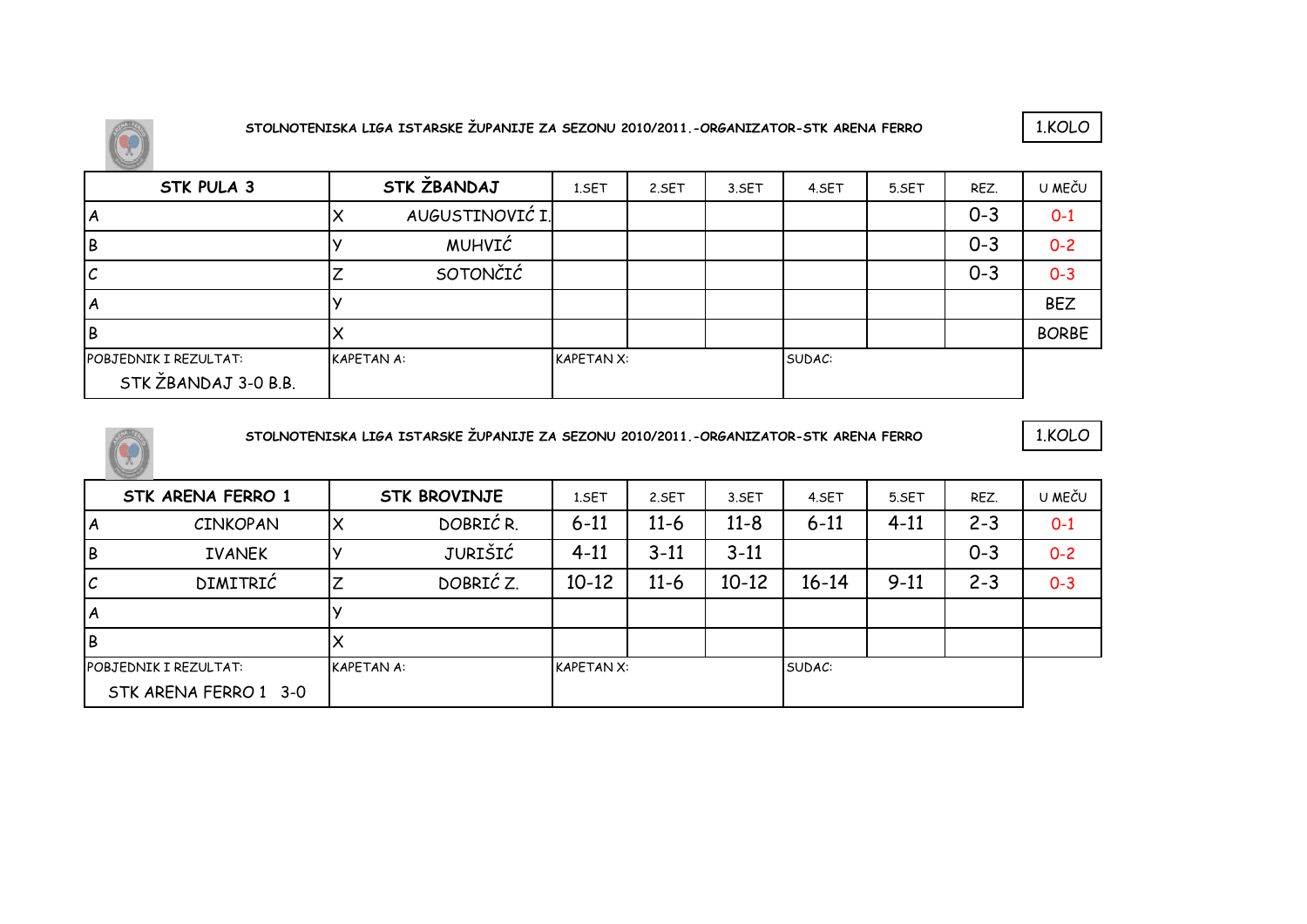$\circledR$ 

**STOLNOTENISKA LIGA ISTARSKE ŽUPANIJE ZA SEZONU 2010/2011.-ORGANIZATOR-STK ARENA FERRO**

2.KOLO

|    | STK ŽBANDAJ                  |                   | <b>STK BROVINJE</b> | 1.SET             | 2.SET    | 3.SET    | 4.SET  | 5.SET | REZ.    | U MEČU  |
|----|------------------------------|-------------------|---------------------|-------------------|----------|----------|--------|-------|---------|---------|
| A  | AUGUSTINOVIĆ I.              |                   | DOBRIĆ R.           | $6 - 11$          | $8 - 11$ | $3 - 11$ |        |       | $0 - 3$ | $0 - 1$ |
| Iв | MUHVIĆ                       |                   | <b>TOPČAGIĆ</b>     | $3 - 11$          | $5 - 11$ | $3 - 11$ |        |       | $0 - 3$ | $0 - 2$ |
| ΙC | SOTONČIĆ                     |                   | JURIŠIĆ             | $3 - 11$          | $3 - 11$ | $4 - 11$ |        |       | $O - 3$ | $0 - 3$ |
| ١A |                              |                   |                     |                   |          |          |        |       |         |         |
| lв |                              |                   |                     |                   |          |          |        |       |         |         |
|    | <b>POBJEDNIK I REZULTAT:</b> | <b>KAPETAN A:</b> |                     | <b>KAPETAN X:</b> |          |          | SUDAC: |       |         |         |
|    | STK BROVINJE 3-0             |                   |                     |                   |          |          |        |       |         |         |



**STOLNOTENISKA LIGA ISTARSKE ŽUPANIJE ZA SEZONU 2010/2011.-ORGANIZATOR-STK ARENA FERRO**

| STK PULA 3                 |                   | STK ARENA FERRO 1 | 1.SET             | 2.SET | 3.SET | 4.SET  | 5.SET | REZ.    | U MEČU       |
|----------------------------|-------------------|-------------------|-------------------|-------|-------|--------|-------|---------|--------------|
| ΙA                         |                   | <b>IVANEK</b>     |                   |       |       |        |       | $O - 3$ | $O-1$        |
| İΒ                         |                   | DIMITRIĆ          |                   |       |       |        |       | $0 - 3$ | $0 - 2$      |
| ΙC                         |                   | <b>CINKOPAN</b>   |                   |       |       |        |       | $0 - 3$ | $0 - 3$      |
| ΙA                         |                   |                   |                   |       |       |        |       |         | <b>BEZ</b>   |
| IΒ                         |                   |                   |                   |       |       |        |       |         | <b>BORBE</b> |
| POBJEDNIK I REZULTAT:      | <b>KAPETAN A:</b> |                   | <b>KAPETAN X:</b> |       |       | SUDAC: |       |         |              |
| STK ARENA FERRO 1 3-0 B.B. |                   |                   |                   |       |       |        |       |         |              |